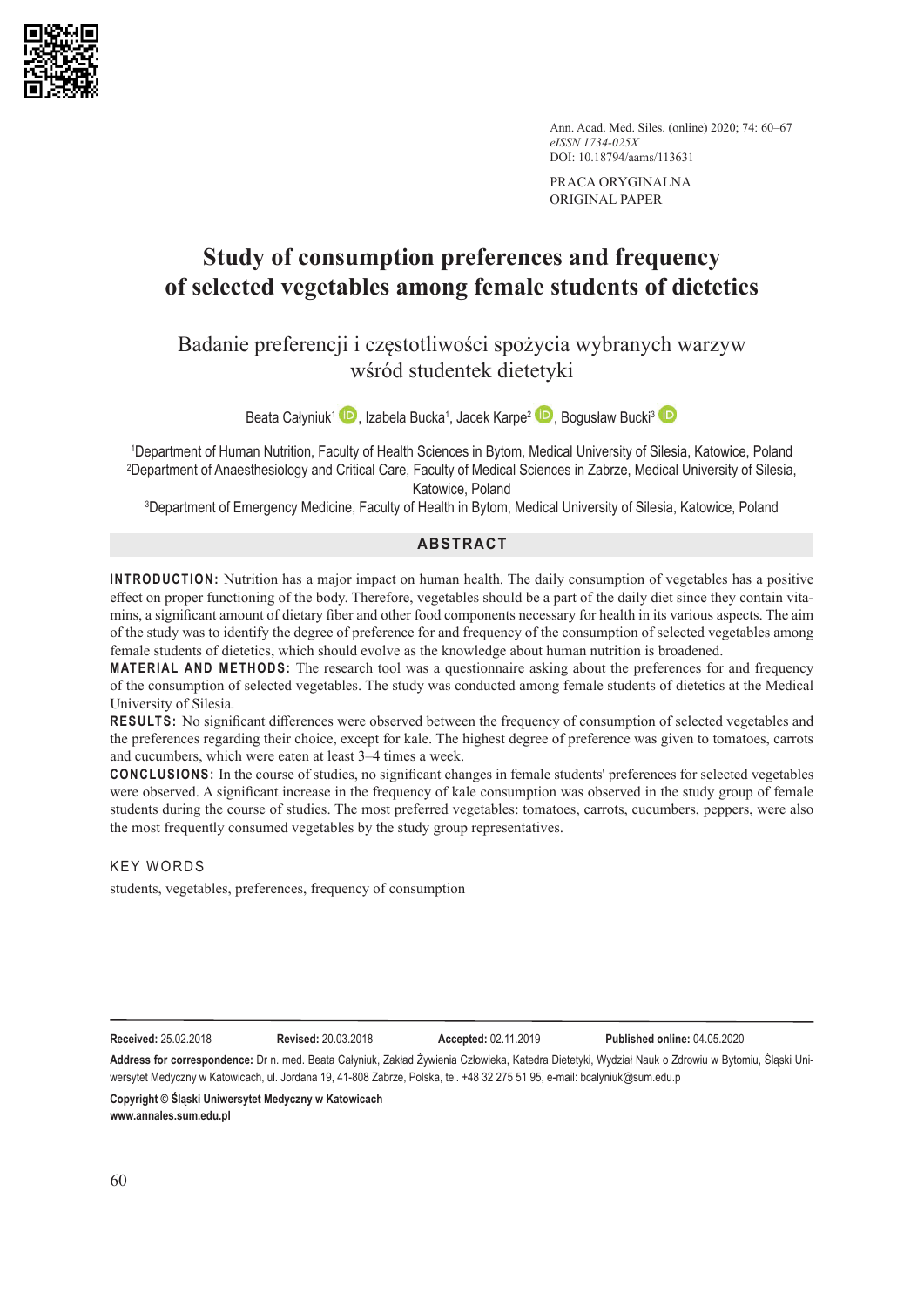

#### **STRESZCZENIE**

**WSTĘP:** Sposób odżywiania ma duży wpływ na zdrowie człowieka. Codzienne spożywanie warzyw ma korzystny wpływ na prawidłowe funkcjonowanie organizmu. Powinny zatem być składnikiem codziennej diety, z uwagi na zawartość witamin, znaczną ilość błonnika pokarmowego oraz inne składniki pożywienia niezbędne dla zdrowia w jego różnych aspektach. Celem badań było określenie stopnia preferencji oraz częstotliwości spożycia wybranych warzyw wśród studentek kierunku dietetyka, które powinno ewoluować w miarę poszerzania wiedzy o żywieniu człowieka.

**MATERIAŁ I METODY:** Narzędziem badawczym była ankieta, w której pytano o preferencje i częstotliwość spożycia wybranych warzyw. Badanie przeprowadzono wśród studentek dietetyki Śląskiego Uniwersytetu Medycznego.

**WYNIKI:** Nie wykazano istotnych różnic pomiędzy częstotliwością spożycia wybranych warzyw oraz preferencji wyborów, za wyjątkiem jarmużu. Najwyższy stopień preferencji uzyskały pomidory, marchew, ogórki, które były spożywane co najmniej 3–4 razy w tygodniu.

**WNIOSKI:** Nie obserwowano istotnych zmian preferencji wybranych warzyw wśród studentek w okresie trwania studiów. W badanej grupie studentek zaobserwowano istotny wzrost częstości spożycia jarmużu. Najbardziej preferowanymi i najczęściej spożywanymi warzywami były: pomidory, marchew, ogórki, papryka.

#### SŁOWA KLUCZOWE

studenci, warzywa, preferencje, częstość spożycia

## **INTRODUCTION**

#### **WSTĘP**

*Food preferences* (FP) are individual preferences based on a general idea of the qualities of food that are formed throughout life by family, the environment and on the basis of empirical experiences with food. Food preferences are also influenced by the individual sensory sensitivity to taste and smell. However, it should be noted that preferences do not always determine the dietary choices of the consumer [1]. Post-secondary studies is a time characterized by intensive mental work, and the need for acceptance in a new environment. It is also the period of the final body shaping, especially for young women who may make dietary mistakes leading to unconscious eating disorders [2]. These factors have an influence on food preferences, which affect human health and to a great extent determine our diet. This issue is particularly significant for female students, young women of reproductive age [3,4,5,6].

One of the elements of a proper diet is an adequate consumption of fruit and vegetables, which has a documented effect on a reduced incidence of diseases developed as a result of poor nutrition [7,8,9,10,11,12,13]. Being a good source of dietary fiber, vitamins and minerals, vegetables also have a low glycemic index. According to the current recommendations of the Food and Nutrition Institute and the recommendations of the World Health Organization (WHO), the daily consumption of vegetables should be approx. 400 g [14].

Studies in the field of dietetics involve gaining, broadening and strengthening expertise in the field of proper nutrition and perception of health problems resulting from non-compliance with dietary recommendations, also by young women. From this perspective, a change in the preferences and choices of food products, including vegetables, may be expected. The aim of the study was to evaluate the extent to which the consumption preferences and frequency of selected leafy and root

Wykorzystując diagram Venna, oceniono specyficzność 5 ID mRNA estrogenozależnych genów w różnicowaniu transkryptomów gruczolakoraka w odniesieniu do kontroli (ryc. 1). Gen CYP46A1 o numerze sondy 220331\_at różnicuje gruczolakoraka endometrium od kontroli niezależnie od stopnia histologicznej dojrzałości.

Preferencje pokarmowe (*food preferences* – FP) to upodobania jednostki wyrażane na podstawie ogólnego wyobrażenia o cechach pokarmu, które kształtują się przez całe życie pod wpływem rodziny, środowiska, a także empirycznych doświadczeń z pokarmami. Na preferencje żywieniowe wpływ ma również osobnicza wrażliwość sensoryczna odczuwania smaku i zapachu. Jednak należy zwrócić uwagę, że nie zawsze preferencje determinują wybory żywieniowe konsumenta [1]. Czas studiów cechuje intensywna praca umysłowa, potrzeba akceptacji w nowym środowisku. To również okres ostatecznego kształtowania sylwetki, szczególnie młodych kobiet, które mogą popełniać błędy dietetyczne prowadzące do nieuświadomionych zaburzeń odżywiania [2]. Te czynniki mają wpływ na preferencje żywieniowe, które oddziałują na zdrowie człowieka, i w dużej mierze kształtują sposób odżywiania się. Ta problematyka nabiera szczególnego znaczenia w przypadku studentek, młodych kobiet w okresie prokreacyjnym [3,4,5,6].

Jednym z elementów prawidłowej diety jest odpowiednio częste spożycie warzyw i owoców, które mają udokumentowany wpływ na zmniejszenie występowania chorób rozwijających się na tle wadliwego żywienia [7,8,9,10,11,12,13]. Warzywa, będąc dobrym źródłem błonnika pokarmowego, witamin i składników mineralnych, charakteryzuje także niski indeks glikemiczny. Zgodnie z aktualnymi zaleceniami Instytutu Żywności i Żywienia (IŻŻ) oraz rekomendacjami Światowej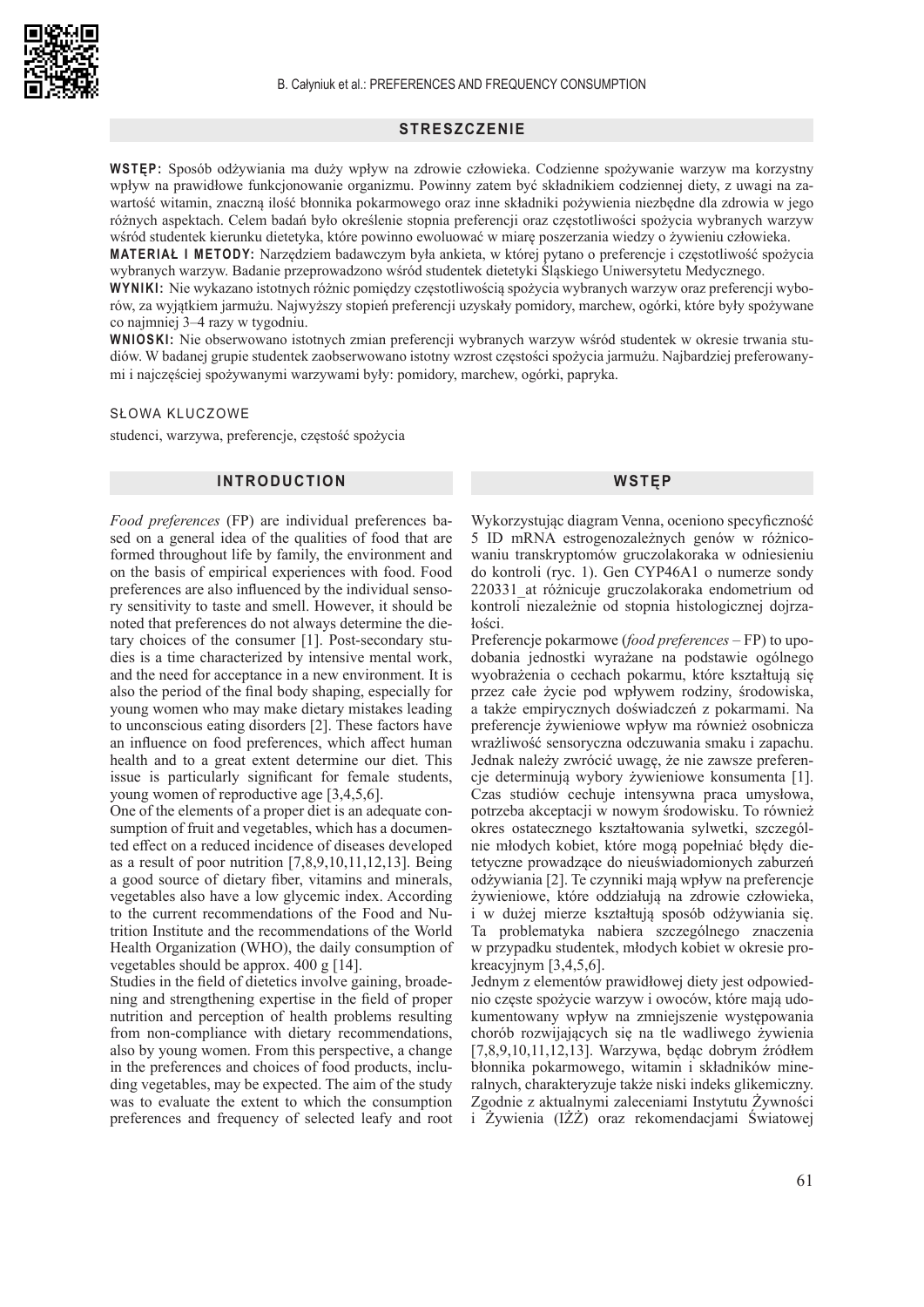



vegetables among female students changed during their dietetic studies.

# **MATERIAL AND METHODS**

The prospective questionnaire survey was conducted periodically in the years 2015, 2016 and 2017, in the months January-February, among female students of the dietetics major at the Department of Public Health in Bytom, Medical University of Silesia in Katowice. The auditorium method was chosen; the study was conducted after the end of classes in seminar groups. Participation in the study was voluntary and anonymous. The respondents were informed about the aim of the study. The status of a dietetic student of the Medical University of Silesia was the inclusion criterion. The respondents were given questionnaires of the author's own survey, and at the same time were instructed on how to complete it. The rules enabled a multiple selection of vegetables in both parts of the questionnaire (preferences and frequency of consumption), but limited the possibility of selecting one answer indicating the degree of preferences and frequency of consumption. The survey conductor was present when the students were completing the questionnaire, but did not in any way suggest answers to the issues it contained. The questionnaire consisted of three parts: personal information, consumption preference and frequency tables for selected root and tuber vegetables, as well as leafy vegetables, legumes and berries.

In the first year of the study, i.e. 2015, the questionnaire was completed by 124 students of the first year of studies, in the following years the questionnaire was repeated in the same group of people. In the second stage of the study, in 2016, 117 students completed the questionnaire, and in the third stage only 106 respondents. The differences in the group size at particular stages of the study resulted from the decreasing number of female students who decided to discontinue their studies at the university. Overall, 305 questionnaires were analyzed, as incomplete or incorrectly completed questionnaires were also dismissed from further analysis.

In order to assess the preferences for the studied vegetables, a nine-point hedonic scale with codes assigned to the responses was used:  $9 - I$  like the most,  $8 - I$  like very much,  $7 - I$  like,  $6 - I$  rather like,  $5 - I$  neither like nor dislike, 4 – I rather don't like, 3 – I dislike, 2 – I dislike very much,  $1 - I$  dislike the most. To evaluate the frequency of vegetable consumption, a scale was used taking into account the number of days in a week and month. In this assessment, the highest value of 30 corresponded to daily consumption of the given vegetable,  $24 -$  its consumption six times a week,  $20 -$  five times,  $16$  – four times,  $12$  – three times,  $8$  – two times, and 4 indicated that the vegetable was consumed only once a week. Values below four corresponded to the consumption frequency of these vegetables in a month, thus, respectively,  $3$  – consumption of the given vegetable three times a month,  $2 -$  twice, and  $1 -$  once a month. Values below one indicated occasional conOrganizacji Zdrowia (World Health Organization – WHO) warzywa powinny być spożywane codziennie w ilości około 400 g [14 ].

Studia na kierunku dietetyka mają na celu zdobycie, poszerzenie i ugruntowanie wiedzy o prawidłowym odżywianiu oraz rozpoznawaniu problemów zdrowotnych wynikających z nieprzestrzegania zaleceń dietetycznych, również przez młode kobiety. Z tej perspektywy można spodziewać się zmiany preferencji i dokonywanych wyborów produktów spożywczych, w tym warzyw. Celem pracy była ocena, w jakim zakresie wystąpiły zmiany preferencji i częstotliwości spożycia wybranych warzyw liściastych oraz korzeniowych wśród studentek w trakcie trwania studiów na kierunku dietetyka.

# **MATERIAŁ I METODY**

Prospektywne badanie ankietowe przeprowadzano cyklicznie w latach w 2015–2017, w miesiącach styczeń– –luty, wśród studentek dietetyki Wydziału Nauk o Zdrowiu w Bytomiu, Śląskiego Uniwersytetu Medycznego w Katowicach. Wybrano metodę audytoryjną, a badanie przeprowadzano po zakończeniu zajęć w grupach seminaryjnych. Udział był dobrowolny i anonimowy. Uczestniczki zostały poinformowane o celu badania. Kryterium włączenia stanowił status studenta Śląskiego Uniwersytetu Medycznego na kierunku dietetyka. Uczestniczkom rozdano kwestionariusze autorskiej ankiety, jednocześnie wyjaśniając zasady jej wypełnienia, które dopuszczały wielokrotność wyboru warzyw w obu częściach ankiety (preferencje i częstość spożycia), jednak ograniczając możliwość wyboru do jednej odpowiedzi wskazującej stopień preferencji oraz częstotliwość ich spożycia. Badający był obecny podczas wypełniania ankiet, lecz w żaden sposób nie sugerował odpowiedzi na zawarte w niej zagadnienia. Ankieta podzielona była na trzy części: metryczkę, tabele preferencji i częstotliwości spożycia wybranych warzyw z grup korzeniowej i bulw oraz warzyw liściastych, strączkowych i jagód.

W pierwszym roku badania, tj. 2015, ankietę wypełniły 124 studentki I roku studiów, w kolejnych latach badanie powtarzano w tej samej grupie osób. Na drugim etapie badania, w roku 2016, ankietę wypełniło 117 studentek, a na trzecim etapie tylko 106 osób. Różnice w liczebności grupy na poszczególnych etapach badania wynikały ze zmniejszającej się liczby studentek, z powodu przerwanych studów i rezygnacji z kontynuowania nauki. Ostatecznie anlizie poddano 305 ankiet, gdyż z dalszej analizy odrzucono również ankiety wypełnione niekompletnie lub niepoprawnie.

W celu oceny preferencji badanych warzyw zastosowano dziewięciostopniową skalę hedoniczną, w której odpowiedziom przydzielono kody: 9 – najbardziej lubię, 8 – bardzo lubię, 7 – lubię, 6 – raczej lubię, 5 – ani lubię, ani nie lubię, 4 – raczej nie lubię, 3 – nie lubię, 2 – bardzo nie lubię, 1 – najbardziej nie lubię. Do oceny częstości spożycia warzyw zastosowano skalę uwzględniającą liczbę dni tygodnia i miesiąca. W tej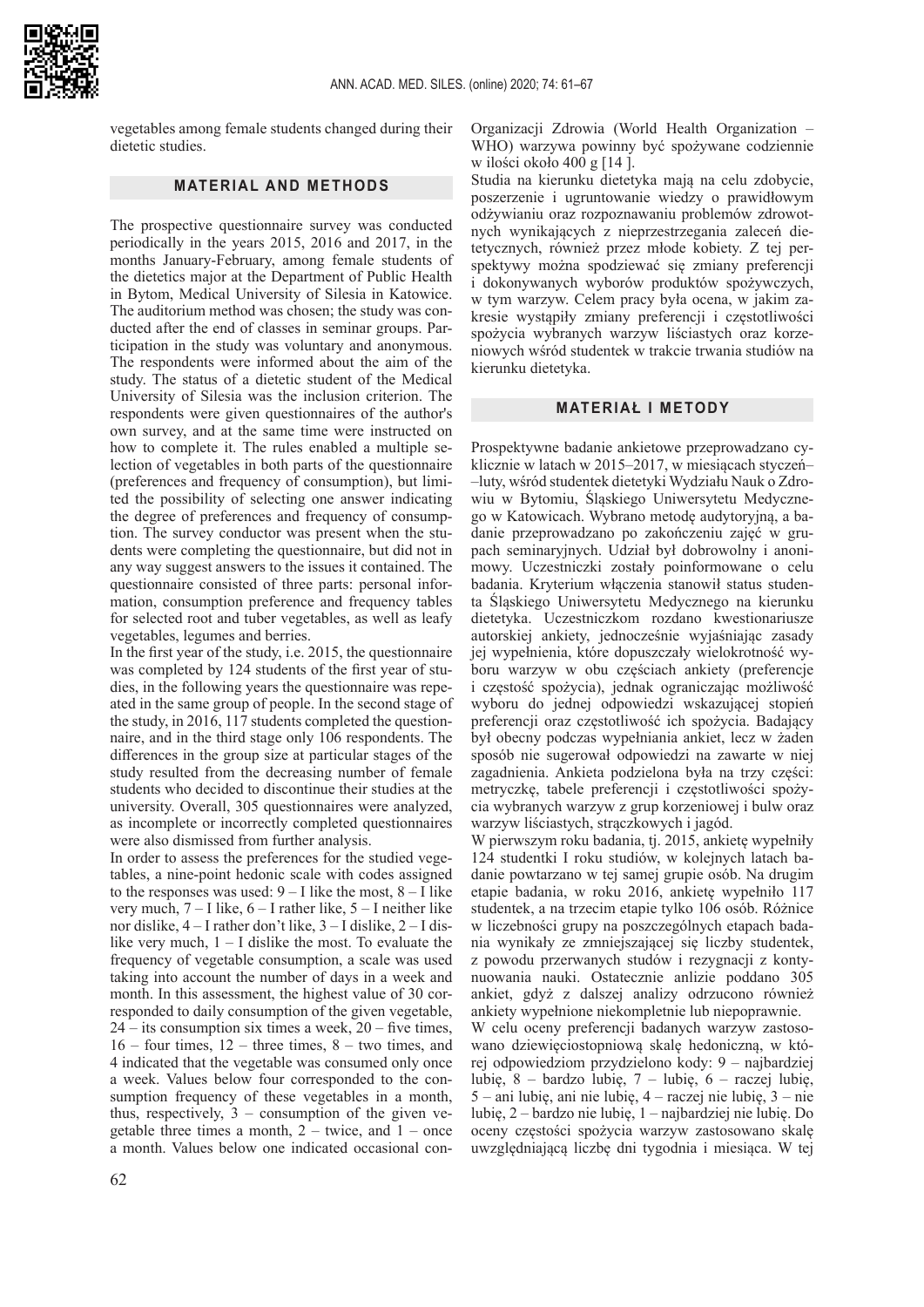

sumption of a given vegetable – the value of 0.5, or that it was not consumed at all – the of value 0.

The obtained data concerning vegetable preferences and consumption frequency was entered in an Excel spreadsheet. Statistical analysis was performed with the non-parametric ANOVA test. In order to compare the variables in time series, the Kruskal-Wallis test with the Bonferroni procedure was applied. Kendall rank correlation analysis was used to assess the intensity of preferences and consumption frequency. The analysis was performed using the Statistica 12 PL software package. The coefficient values for  $p < 0.05$  were considered significant. The results were presented in tables in the form of numerical values (rank R, median Q2, lower quartile Q1, upper quartile Q3).

#### **RESULTS**

The assessment of consumption preferences concerning root vegetables and tubers is presented in Table I.

Statistical analysis of the preferences for selected root vegetables and tubers revealed that the indicated preferences did not differ in particular years of the study. Kendall rank correlation analysis showed that from the group of root vegetables and tubers, carrots were the most popular on the hedonic scale, as indicated by the highest median value  $(8 - 1)$  like very much), and remained so for all the years of the study. Horseradish obtained the lowest median value for preferences, namely 4 (I rather don't like), which placed this vegetable at the end of the series of preferences in this group of vegetables. The second least preferred vegetable was turnip, for which the median value decreased to 4 (I rather don't like) in the last year of the study. The assessment of root vegetable consumption frequency is presented in Table II.

The comparison of the consumption frequency of root vegetables and tubers in subsequent years of the study revealed that carrots and potatoes were consumed most often (median 12), at least 3 times a week, and in the last year of the study their consumption frequency increased to 4 times a week (median 16). Of this group of vegetables, students consumed horseradish and turnips occasionally (median 0.5), and the frequency of their consumption did not change in the subsequent years of the study.

The assessment of the consumption preferences for leafy vegetables, legumes and berries is presented in Table III.

Kendall rank correlation analysis regarding preferences for selected leafy vegetables, legumes and berries in subsequent years of the study showed a non-significant increase in the preferences. Tomato, pepper, cucumber and lettuce were the most preferred vegetables (median 8 – I like very much). Out of this group, only tomatoes in the last year of the study reached the highest level of preference (median 9 – I like the most). Kale, the most preferred vegetable of this group, whose indications of preference were neutral (median 5 – I neither like nor ocenie najwyższa wartość 30 odpowiadała codziennemu spożyciu wskazanego warzywa, 24 – odpowiednio sześciokrotnemu jego spożyciu w tygodniu, wartość 20 to pięciokrotne spożycie, 16 – czterokrotne, 12 – trzykrotne, 8 – dwukrotne, a wartość 4 wskazywała, że warzywo spożywane było tylko jeden raz w tygodniu. Wartości poniżej czterech odpowiadały częstotliwości spożycia tych warzyw w miesiącu, i tak odpowiednio 3 – to spożycie wskazanego warzywa trzy razy w miesiącu, 2 – dwa razy, a 1 – raz w miesiącu. Wartości poniżej jedności wskazywały na sporadyczne spożycie danego warzywa – wartość 0,5 – lub brak spożycia – wartość 0.

Uzyskane informacje o preferencjach i częstości spożycia warzyw umieszczono w arkuszu kalkulacyjnym Excel. Analizę statystyczną przeprowadzono testem Anova dla wartości nieparametrycznych. Aby porównać zmienne w szeregu czasowym, zastosowano test Kruskala-Wallisa z analizą post-hoc Bonferoniego. Do oceny siły preferencji i częstości spożycia zastosowano analizę korelacji rang Kendalla. Analizę przeprowadzono z użyciem pakietu Statistika 12 PL. Za istotne uznano wartości współczynnika dla p < 0,05. Wyniki przedstawiono w tabelach w postaci wartości liczbowych (ranga R, mediana Q2, kwartyl dolny Q1, kwartyl górny Q3).

#### **WYNIKI**

Ocenę preferencji spożycia warzyw korzeniowych i bulw przedstawiono w tabeli I.

Analiza statystyczna wskazuje na brak różnic w preferencjach poszczególnych latach badania. Analiza rang Kendalla wykazała, że z grupy warzyw korzeniowych i bulw w hedonicznej skali preferencji najbardziej lubiana była marchew, na co wskazuje najwyższa wartość mediany (8 – bardzo lubię), i utrzymała ją w szeregu rang przez wszystkie lata badania. Najniższą wartość mediany dla preferencji uzyskał chrzan, dla którego mediana wynosiła 4 (raczej nie lubię), co plasowało to warzywo na końcu szeregu preferencji w tej grupie warzyw. Drugim najmniej lubianym warzywem była rzepa, dla której mediana obniżyła się do wartości 4 (raczej nie lubię) w ostatnim roku badania.

Ocenę częstości spożycia warzyw korzeniowych przedstawiono w tabeli II.

Porównanie częstości spożycia warzyw korzeniowych i bulw w kolejnych latach badania wykazało, że marchew i ziemniaki były spożywane najczęściej (mediana 12), tj. co najmniej 3 razy w tygodniu, a w ostatnim roku częstotliwość badania wzrosła do 4 razy tygodniowo (mediana 16). Najrzadziej z tej grupy warzyw, sporadycznie (mediana 0,5), studentki spożywały chrzan i rzepę, a częstość ich spożycia nie zmieniła się w kolejnych latach badania.

Ocenę preferencji spożycia warzyw liściastych, strączkowych i jagód przedstawiono w tabeli III.

Analiza szeregu rang Kendalla dla preferencji wybranych warzyw liściastych, strączkowych i jagód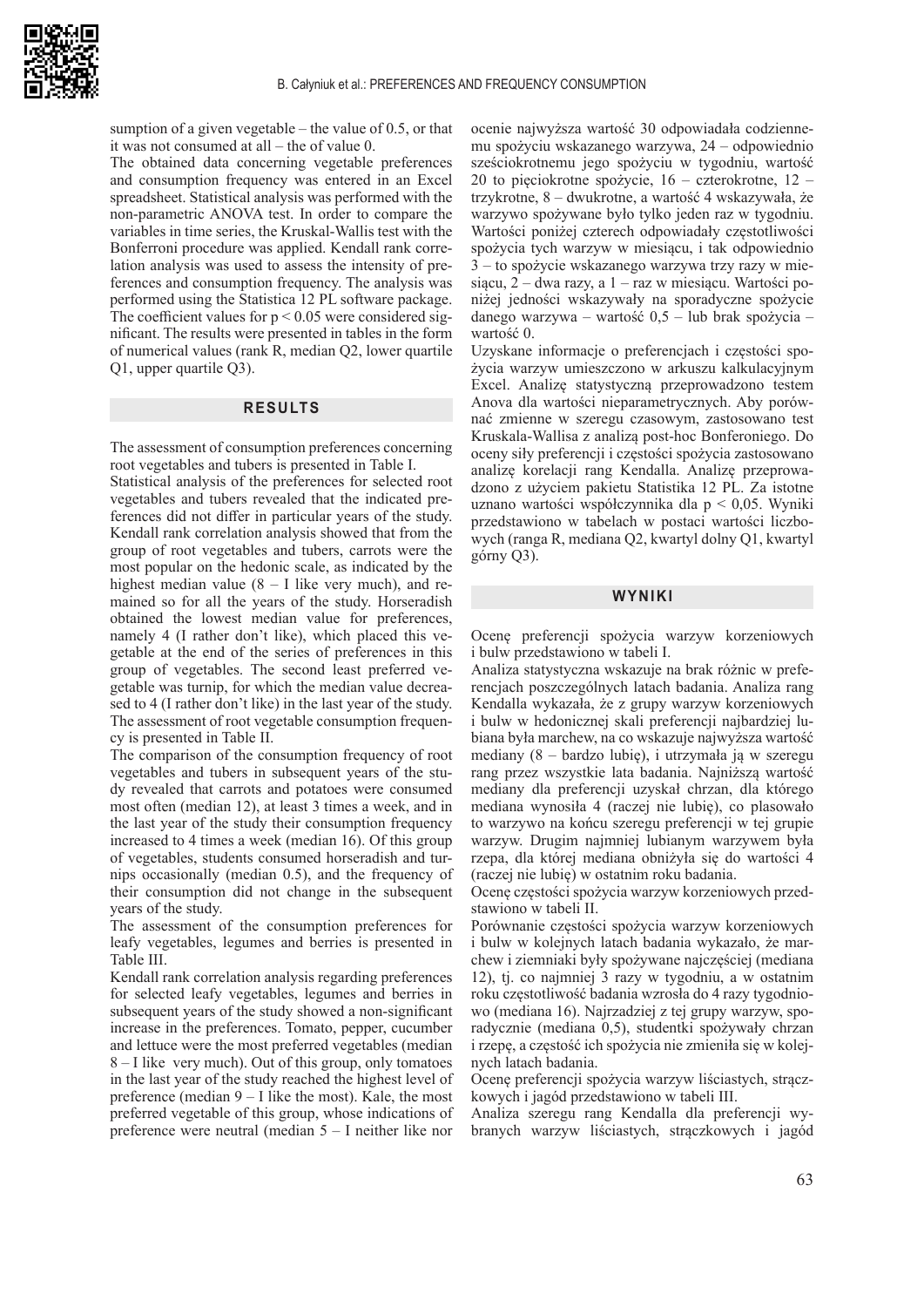

#### **Table I.** Changes regarding preferences for root vegetables and tubers in subsequent years of the study **Tabela I.** Zmiana preferencji warzyw korzeniowych i bulw w kolejnych latach badania

|                    |                |              | 2014/2015 |     |                |             | 2015/2016 |     | 2016/2017      |     |    |     |  |
|--------------------|----------------|--------------|-----------|-----|----------------|-------------|-----------|-----|----------------|-----|----|-----|--|
| Vegetable/Warzywo  | Q <sub>2</sub> | Q3           | Q1        | R   | Q <sub>2</sub> | Q3          | Q1        | R   | Q <sub>2</sub> | Q3  | Q1 | R   |  |
| Celery/Seler       | 5              |              |           | 7.5 | 5              |             | 4         | 8   | 5              |     | 4  |     |  |
| Parsley/Pietruszka | 6              |              |           | 6   | 6              |             | 5         | 6   | 6              |     | 5  | h   |  |
| Carrot/Marchew     | 8              | 9            |           |     | 8              | Ω           |           |     | 8              | g   |    |     |  |
| Beetroot/Burak     |                | 8            | 6         | 3.5 | $\overline{ }$ | O           | 6         | 3.5 |                |     | 6  | 3.5 |  |
| Potato/Ziemniak    |                | $\circ$<br>õ | 6         | 3.5 |                |             | 6         | 3.5 |                | ጸ   | 6  | 3.5 |  |
| Radish/Rzodkiewka  |                | 8            |           | 3.5 |                | ጸ           | 6         | 3.5 |                | ጸ   | 6  | 3.5 |  |
| Turnip/Rzepa       | 5              | 6            |           | 7.5 | 5              | $\sim$<br>h | C         | 8   | 4              | 5   | c  | 8.5 |  |
| Horseradish/Chrzan | $\overline{4}$ | 6            |           | 9   | 5              | $\sim$      |           | 8   | 4              | 6.5 | c  | 8.5 |  |
| Garlic/Czosnek     |                | 8            | 5         | 3.5 |                |             | 5         | 3.5 |                |     |    | 3.5 |  |

Q1 – lower quartile, Q2 – median, Q3 – upper quartile, R – rank/Q1– kwartyl dolny, Q2 – mediana, Q3 – kwartyl górny, R – ranga

**Table II.** Changes in consumption frequency of root vegetables and tubers in subsequent years of the study

**Tabela II.** Zmiana częstości spożycia warzyw korzeniowych i bulw w kolejnych latach badania

| Vegetable/Warzywo  |                |                | 2014/2015 |     |                |                | 2015/2016      |     | 2016/2017      |                |                |     |  |
|--------------------|----------------|----------------|-----------|-----|----------------|----------------|----------------|-----|----------------|----------------|----------------|-----|--|
|                    | Q <sub>2</sub> | Q <sub>3</sub> | Q1        | R   | Q <sub>2</sub> | Q <sub>3</sub> | Q <sub>1</sub> | R   | Q <sub>2</sub> | Q <sub>3</sub> | Q <sub>1</sub> | R   |  |
| Celery/Seler       | 3              | 8              | 0.5       |     | $\overline{4}$ | 8              |                | 5   | 3.5            | 12             |                |     |  |
| Parsley/Pietruszka | 4              | 12             | 2         | 5   | 4              | 12             | 3              | 5   | 8              | 16             | 3              | 3.5 |  |
| Carrot/Marchew     | 12             | 16             | 8         | 1.5 | 12             | 20             | 8              | 1.5 | 16             | 20             | 12             | 1.5 |  |
| Beetroot/Burak     | 4              | 8              |           | 5   | 3              | 4              | っ              |     | $\overline{4}$ | 8              | っ              | 5.5 |  |
| Potato/Ziemniak    | 12             | 20             | 4         | 1.5 | 12             | 20             | 4              | 1.5 | 16             | 20             | 8              | 1.5 |  |
| Radish/Rzodkiewka  | 4              | 12             |           | 5   | $\overline{4}$ | 8              | າ              | 5   | 4              | 12             | 1.75           | 5.5 |  |
| Turnip/Rzepa       | 0.5            |                | 0         | 8.5 | 0.5            |                | 0              | 8.5 | 0.5            | 0.5            | 0              | 8.5 |  |
| Horseradish/Chrzan | 0.5            | 2              | 0         | 8.5 | 0.5            |                | 0              | 8.5 | 0.5            | 0.5            | $\mathbf{0}$   | 8.5 |  |
| Garlic/Czosnek     | 8              | 16             |           | 3   | 8              | 12             | ∩              | 3   | 8              | 16             | 0.5            | 3.5 |  |

Q1 – lower quartile, Q2 – median, Q3 – upper quartile, R – rank/Q1 – kwartyl dolny, Q2 – mediana, Q3 – kwartyl górny, R – ranga

| <b>TWO CHE EXPOSUTE AND CONTRACT OF A REPORT OF A REPORT OF A REPORT OF A REPORT OF A REPORT OF A REPORT OF A REPORT OF A REPORT OF A REPORT OF A REPORT OF A REPORT OF A REPORT OF A REPORT OF A REPORT OF A REPORT OF A REPORT</b> |                |                |           |     |    |                |           |                                                                                                                                                                           |           |  |     |     |  |
|--------------------------------------------------------------------------------------------------------------------------------------------------------------------------------------------------------------------------------------|----------------|----------------|-----------|-----|----|----------------|-----------|---------------------------------------------------------------------------------------------------------------------------------------------------------------------------|-----------|--|-----|-----|--|
|                                                                                                                                                                                                                                      |                |                | 2014/2015 |     |    |                | 2015/2016 |                                                                                                                                                                           | 2016/2017 |  |     |     |  |
| Vegetable/Warzywo                                                                                                                                                                                                                    | Q <sub>2</sub> | Q <sub>3</sub> | Q1        | R   | Q2 | Q <sub>3</sub> | Q1        | Q <sub>2</sub><br>Q <sub>3</sub><br>Q1<br>R<br>2.5<br>8<br>6<br>5.5<br>5<br>7.2<br>5.5<br>5<br>9<br>5<br>2.5<br>9<br>9<br>8<br>8<br>2.5<br>9<br>8<br>2.5<br>9<br>6<br>7.5 | R         |  |     |     |  |
| Lettuce/Sałata                                                                                                                                                                                                                       | 8              | 8              |           | 2.5 | 8  | 8              |           |                                                                                                                                                                           |           |  |     | 5.5 |  |
| Cabbage/Kapusta                                                                                                                                                                                                                      |                |                | 6         | 5.5 |    |                | 5         |                                                                                                                                                                           |           |  |     | 5.5 |  |
| Cauliflower/Kalafior                                                                                                                                                                                                                 |                |                | 6         | 5.5 |    | 8              | 5         |                                                                                                                                                                           |           |  |     | 5.5 |  |
| Kale/Jarmuż                                                                                                                                                                                                                          | 5              | 6              |           | 9   | 5  |                | 4         |                                                                                                                                                                           |           |  |     | 5.5 |  |
| <b>Tomato/Pomidor</b>                                                                                                                                                                                                                | 8              |                |           | 2.5 | 8  | 9              | 8         |                                                                                                                                                                           |           |  |     |     |  |
| Cucumber/Ogórek                                                                                                                                                                                                                      | 8              | 9              |           | 2.5 | 8  | 8              |           |                                                                                                                                                                           |           |  |     | 2.5 |  |
| Pepper/Papryka                                                                                                                                                                                                                       | 8              | 8              | 6         | 2.5 | 8  | 8              |           |                                                                                                                                                                           |           |  |     | 2.5 |  |
| Pumpkin/Dynia                                                                                                                                                                                                                        | $6\phantom{1}$ | 8              | 3         | 7.5 | 6  | 8              |           |                                                                                                                                                                           |           |  |     |     |  |
| Legumes/Straczkowe                                                                                                                                                                                                                   | 6              |                | 4         | 7.5 | 6  |                |           | 7.5                                                                                                                                                                       | 5.5       |  | 3.7 | 9   |  |
|                                                                                                                                                                                                                                      |                |                |           |     |    |                |           |                                                                                                                                                                           |           |  |     |     |  |

**Table III.** Changes in preferences for leafy, legumes and berry vegetables in subsequent years of the study **Tabela III.** Zmiana preferencji warzyw liściastych, strączkowych i jagód w kolejnych latach badania

Q1 – lower quartile, Q2 – median, Q3 – upper quartile, R – rank/Q1 – kwartyl dolny, Q2 – mediana, Q3 – kwartyl górny, R – ranga

dislike), in the last year of the study had its degree of preference increased to the level "I like" (median 7).

The assessment of the consumption frequency of leafy vegetables, legumes and berries is presented in Table IV.

The comparison of consumption frequency of these vegetables in the subsequent years of the study showed that tomatoes (median 16 and 20), as well as cucumbers and peppers were consumed most often 4–5 times a week (median 16). Pumpkin was the least frequently consumed vegetable, whose occasional consumption

w kolejnych latach badania wykazała nieistotny wzrost preferencji. Pomidor, papryka, ogórek oraz sałata były najbardziej preferowanymi warzywami (mediana 8 – bardzo lubię). Z tej grupy jedynie pomidor w ostatnim roku badania osiągnął najwyższy poziom preferencji (mediana 9 – najbardziej lubię). Jarmuż, który był najmniej lubianym warzywem z tej grupy (wskazania preferencji były obojętne; mediana 5 – lubię, nie lubię), w ostatnim roku był wskazywany jako warzywo, dla którego stopień preferencji wzrósł do poziomu lubię (mediana 7).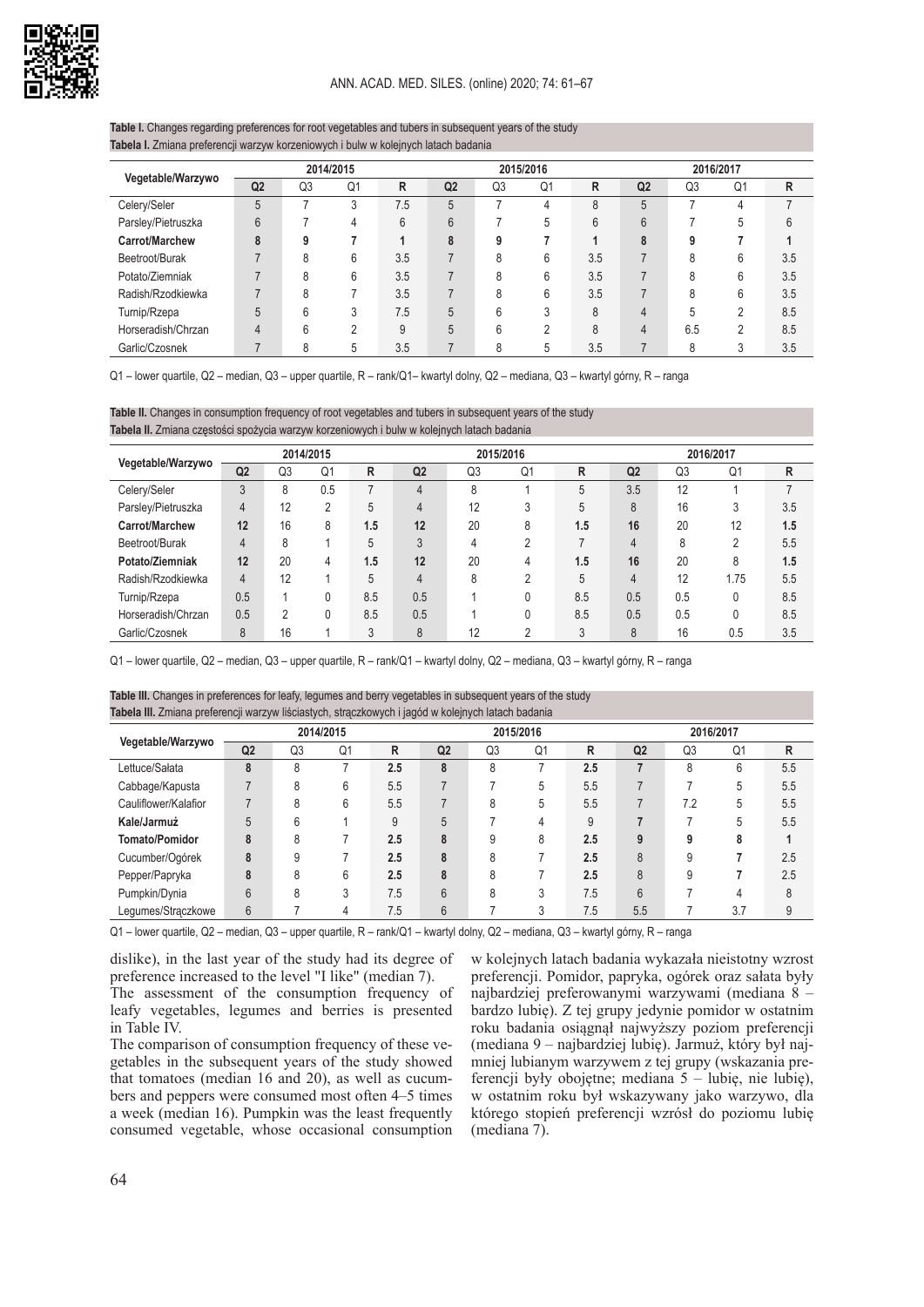| Vegetable/Warzywo     |                |     | 2014/2015 |     |                |                | 2015/2016 |                |                | 2016/2017 |     |     |  |
|-----------------------|----------------|-----|-----------|-----|----------------|----------------|-----------|----------------|----------------|-----------|-----|-----|--|
|                       | Q <sub>2</sub> | Q3  | Q1        | R   | Q <sub>2</sub> | Q <sub>3</sub> | Q1        | R              | Q <sub>2</sub> | Q3        | Q1  | R   |  |
| Lettuce/Sałata        | 12             | 16  | 4         | 3.5 | 12             | 16             | 8         | 3.5            | 12             | 24        | 8   | 4   |  |
| Cabbage/Kapusta       | 4              | 8   | ∩         | 5   | 3              | 4              | c         | 5.5            | 3              | 8         |     | 5.5 |  |
| Cauliflower/Kalafior  | 3              | 8   |           | 6.5 | 3              | 4              |           | 5.5            | $\overline{2}$ |           | 0.5 |     |  |
| Kale/Jarmuż           | $\bf{0}$       | 0.5 |           | 9   | 0.5            | 2              |           | 8.5            | 3              | 12        | 0.5 | 5.5 |  |
| <b>Tomato/Pomidor</b> | 16             | 24  | 12        | 1.5 | 20             | 24             | 12        |                | 20             | 24        | 16  |     |  |
| Cucumber/Ogórek       | 16             | 20  | 8         | 1.5 | 16             | 20             | 8         | $\overline{2}$ | 16             | 24        | 12  | 2.5 |  |
| Pepper/Papryka        | 12             | 20  | 4         | 3.5 | 12             | 20             | 8         | 3.5            | 16             | 21        | 8   | 2.5 |  |
| Pumpkin/Dynia         | 0.5            |     |           | 8   | 0.5            |                | 0.5       | 8.5            | 0.5            | 0.5       | 0.5 | 9   |  |
| Lequmes/Straczkowe    | 3              | 8   | 0.5       | 6.5 | $\overline{2}$ | 4              | 0.5       |                | 1.5            | 4         | 0.5 | 8   |  |

**Table IV.** Changes in consumption frequency of leafy vegetables, legumes and berries in subsequent years of the study **Tabela IV.** Zmiana częstości spożycia warzyw liściastych, strączkowych i jagód w kolejnych latach badania

Q1 – lower quartile, Q2 – median, Q3 – upper quartile, R – rank/Q1 – kwartyl dolny, Q2 – mediana, Q3 – kwartyl górny, R – ranga

did not change during the study (median 0.5). However, a significant increase was observed in the consumption  $(p < 0.05)$  of kale, which was initially not eaten by female students, and in the last year of the study its consumption increased to 3 times a month (median 3).

### **DISCUSSION**

The time of post-secondary studies often involves changes and increased mental and physical activity of young people, requiring the support of a well-balanced diet. Students, however, in the majority of cases, have irregular lifestyles, which, combined with inappropriate eating habits, often resulting also from the search for culinary novelties and insufficient understanding of nutrition, may intensify and strengthen inappropriate eating habits [2,3,4,5,6,15,16]. The, well-balanced diet of students should be based on the daily consumption of an appropriate amount of fruit and vegetables, which, not without reason, lies at the basis of the healthy eating pyramid. Vegetables are the main, natural source of antioxidants, macro and microelements, as well as fiber, complex carbohydrates, and essential dietary components [17,18,19,20,21,22]. Thus, it is essential, especially for young people, that they follow the rules of proper nutrition since their diet significantly influences their quality of life, allowing them to avoid diseases developing as a result of poor nutrition [7,8, 9,10,11,12,13,23,24,25]. In recent years, a decline in the consumption of vegetables has been observed in Poland, which should raise concerns [26].

In the study of the consumption frequency of and preferences for selected vegetables conducted among female students of clinical dietetics, it was shown that tomatoes, and slightly lower ranked cucumbers, peppers, lettuce and carrots were the most preferred vegetables. These observations do not differ from those described by other researchers, indicating a similar distribution of preferences among students [3,4,5,6]. Tomatoes, cucumbers and peppers indicate the choice of vegetables with a low glycemic load and glycemic index, which are among the products recommended by specialists, referred to as "important for health" [27]. Such preferences among female students suggest not only a pro-health Ocenę częstości spożycia warzyw liściastych, strączkowych i jagód przedstawiono w tabeli IV.

Porównanie częstości konsumpcji tych warzyw w kolejnych latach badania wykazało, że najczęściej, tj. 4–5 razy w tygodniu, spożywane były pomidory (mediana 16 i 20) oraz ogórki, papryka 4 razy tygodniowo (mediana 16). Najrzadziej spożywanym warzywem była dynia, co nie zmieniło się w czasie trwania badania (mediana 0,5). Zaobserwowano natomiast w ostatnim roku istotny wzrost konsumpcji (p < 0,05) jarmużu do 3 razy w miesiącu (mediana 3), początkowo w ogóle niespożywanego.

# **DYSKUSJA**

Studia są często okresem zmian oraz zwiększonej aktywności tak umysłowej, jak i fizycznej młodych osób, wymagającym wsparcia odpowiednio zbilansowaną, pełnowartościową dietą. Tymczasem studenci prowadzą w większości nieregularny tryb życia, co przy niewłaściwych nawykach żywieniowych, często wynikających także z poszukiwania nowości kulinarnych i niedostatków wiedzy z zakresu żywienia, może potęgować i utrwalać je [2,3,4,5,6,15,16]. Prawidłowo zbilansowana dieta studentów powinna się opierać na spożyciu odpowiedniej ilości warzyw i owoców w dziennej racji pokarmowej, które nie bez przyczyny, znajdują się u podstaw piramidy zdrowego żywienia. Są bowiem głównym, naturalnym źródłem antyoksydantów, makro- i mikroelementów oraz błonnika i węglowodanów złożonych, czyli niezbędnych składników diety [17,18,19,20,21,22]. Z tego powodu, zwłaszcza w przypadku młodych ludzi, istotne jest, aby przestrzegali zasad prawidłowego żywienia, bowiem dieta zasadniczo wpływa na jakość życia oraz pozwala uniknąć chorób rozwijających się na tle wadliwego żywienia [7,8,9,10,11,12,13,23,24,25]. W ostatnich latach w Polsce obserwowano mniejsze spożycie warzyw, co powinno wzbudzić zaniepokojenie [26].

W przeprowadzonym wśród studentek dietetyki klinicznej badaniu częstości spożycia oraz preferencji dla określonych warzyw wykazano, że najbardziej przez nie wybieranymi warzywami były pomidory oraz nieco niżej rangowane ogórki, papryka, sałata i marchew.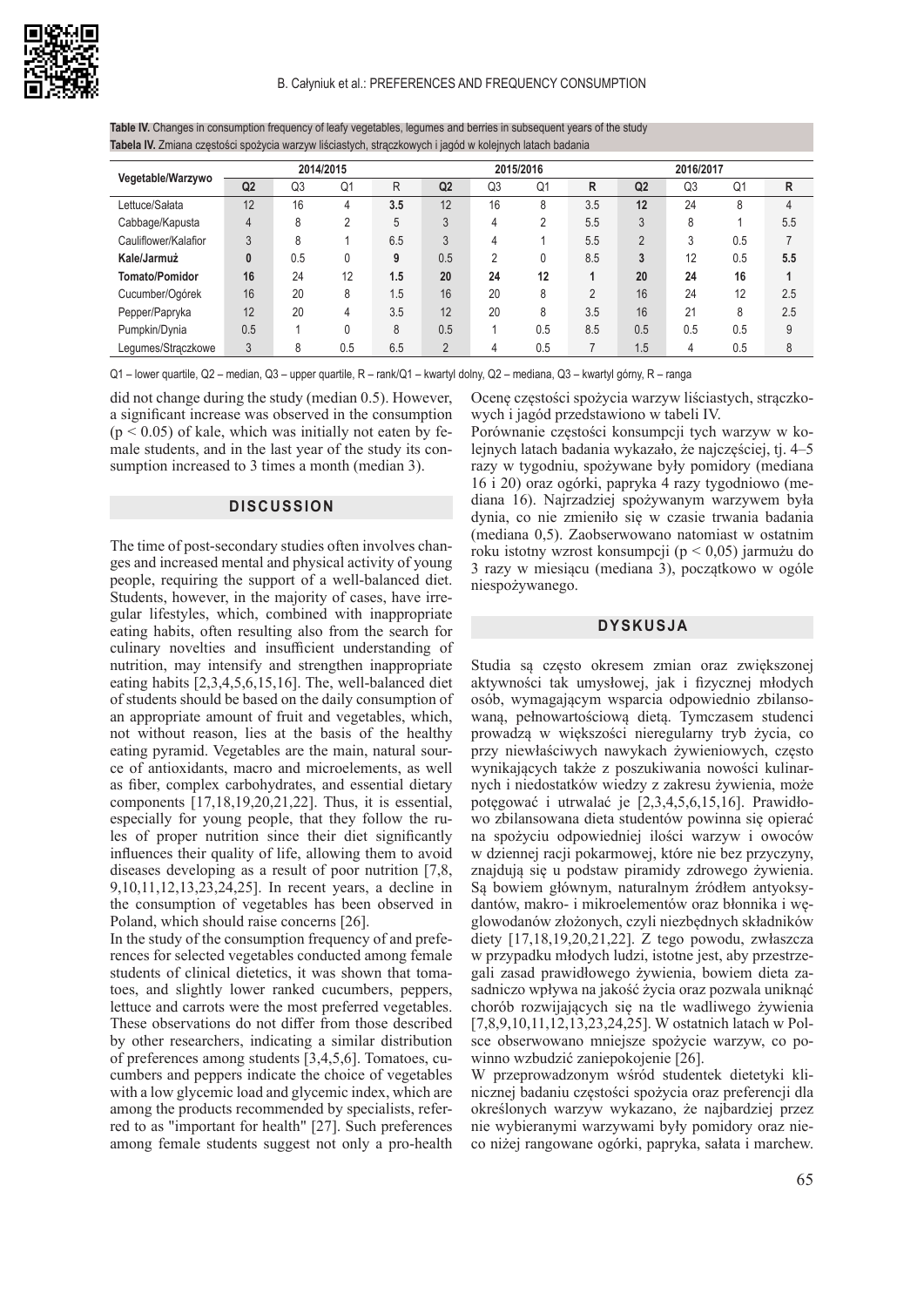

of a slim body, so often promoted in the media and social media addressed to young women [16,28]. The demonstrated preferences were reflected in the frequency of vegetable consumption by the study group. As far as vegetables are concerned, female students most often, i.e. at least once a week, consumed tomatoes, peppers, cucumbers, lettuce, carrots, potatoes, garlic and parsley. These positive eating habits enable the natural supply of numerous vitamins, minerals and polyphenolic compounds. Such a diet has a pro-health effect on the human body since by providing such diverse components, it contributes to an increase in antioxidant potential, limiting the harmful effects of free oxygen radicals absorbed with the diet and formed in the course of metabolic processes [19,29]. The role of vegetables in health improvement also consists in providing prebiotics modulating intestinal microbiota stimulating the human immune system and synergistically acting essential oils (allicin and ajoene), i.e. phytoncides with properties similar to those of antibiotics and contained in garlic, which is rather favored and frequently consumed by female students [17,18,22,28,30,31]. Moreover, the preferred vegetables are a good source of non-heme iron, an important dietary component, especially for young women of reproductive age [32]. Another major aspect of vegetable consumption is the supply of dietary fiber, its undigested fractions, the ballasts regulating the functioning of the gastrointestinal tract and the development of gastrointestinal microbiota. Dietary fiber is also a food component that reduces the absorption of lipids, simple carbohydrates, thus reducing the risk of many diseases developing as a result of poor nutrition or obesity. It is beneficial to increase the amount of consumed vegetables, e.g. parsley, carrots, and kale. Moreover, the latter shows an almost ideal calcium to phosphorus ratio and provides the body with substantial amounts of calcium, potassium, and magnesium, which is one of the advantages of this vegetable. It also provides most of the above mentioned elements (iron, beta-carotene, C, E) which makes it necessary to promote its consumption on a wider scale. Therefore, a statistically significant increase in kale consumption in the study group is a positive phenomenon, also noted by other researchers [33].

trend in nutritional habits, but also a desire to take care

# **CONCLUSIONS**

- 1. The most preferred and most frequently consumed vegetables were tomatoes, cucumbers, peppers, lettuce and carrots.
- 2. In the course of studies, no significant changes in female students' preferences for selected vegetables

Te wyniki nie odbiegają od opisywanych przez innych badaczy, wskazujących podobny rozkład preferencji wśród studentów [3,4,5,6]. Wskazanie pomidora, ogórka, papryki możne świadczyć o wyborze warzyw o niskim ładunku oraz indeksie glikemicznym, które należą do zalecanych przez specjalistów produktów określanych jako "ważne dla zdrowia"  $[27]$ . Takie preferencje sugerują nie tylko prozdrowotny trend w zachowaniach żywieniowych, ale również chęć zadbania o szczupłą sylwetkę, propagowaną w mediach i na portalach społecznościowych kierowanych do młodych kobiet [16,28]. Wykazane preferencje znalazły odzwierciedlenie w częstości spożycia warzyw przez badaną grupę studentek. Studentki najczęściej, tj. co najmniej raz w tygodniu, spożywały pomidory, paprykę, ogórki, sałatę, marchew, ziemniaki, czosnek i pietruszkę. Te pozytywne zachowania żywieniowe pozwalają na dostarczenie naturalną drogą pokarmową wielu witamin, składników mineralnych i związków polifenolowych. Taka dieta wykazuje prozdrowotny wpływ na organizm człowieka, bowiem dostarczając zróżnicowanych składników wpływa na wzrost potencjału antyoksydacyjnego i ogranicza szkodliwy wpływ wolnych rodników tlenowych wchłanianych wraz dietą i powstających w procesie przemian ustrojowych [19,29]. Udział warzyw w poprawie stanu zdrowia polega również na dostarczaniu prebiotyków, modulujących mikrobiotę jelitową stymulującą układ odpornościowy człowieka, oraz synergistycznie działających olejków eterycznych (allicyny i ajoenu) będących fitocydami o właściwościach zbliżonych do antybiotyków, a zawartych w stosunkowo wysoko preferowanym i często spożywanym przez studentki czosnku [17,18,22,28,30,31]. Preferowane warzywa są dobrym źródłem żelaza niehemowego, ważnego składnika diety, zwłaszcza dla młodych kobiet w okresie prokreacyjnym [32]. Innym ważnym aspektem spożycia warzyw jest dostarczenie błonnika pokarmowego, jego frakcji nietrawionych, będących substancją balastową regulującą funkcjonowanie przewodu pokarmowego i rozwój mikrobioty jelitowej. Błonnik pokarmowy jest również składnikiem pożywienia ograniczającym wchłanianie lipidów, węglowodanów prostych, co jest korzystne z punktu widzenia zdrowotnego, zmniejsza bowiem ryzyko wystąpienia wielu chorób rozwijających się na tle wadliwego żywienia czy otyłości. Korzystne jest zwiększenie ilości warzyw, np. pietruszki, marchwi oraz jarmużu. Zaletami jarmużu są jego prawie idealne proporcje wapnia do fosforu, dostarczanie dużej ilości wapnia, potasu, magnezu oraz większości omówionych składników, tj. żelaza, betakarotenu, wit. C, E. Znaczący statystycznie wzrost spożycia tego warzywa w badanej grupie jest więc korzystnym zjawiskiem, odnotowanym również przez innych badaczy [33].